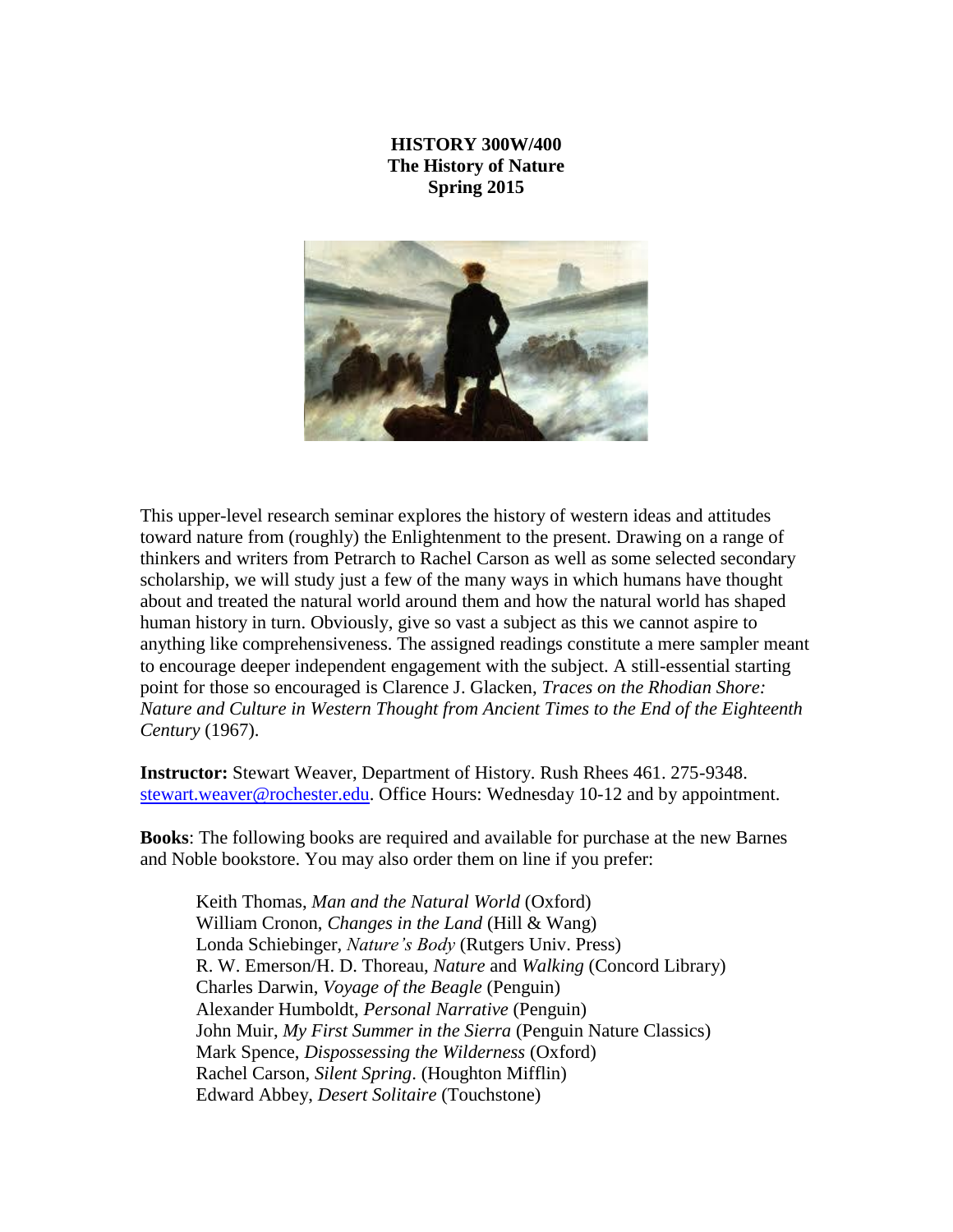Note that there will be additional short reading assignments every week as the syllabus indicates. All readings not listed above will appear in due course as PDF files under "Course Materials" on Blackboard. Moreover, I reserve the right to improvise and adjust reading assignments as needed as the semester proceeds. The syllabus remains a work in progress.

## **Course Requirements**:

- 1. consistent reading, attendance, and class participation (20%)
- 2. weekly prepared comments or prompts for class discussion, to be submitted to me by e-mail no later than noon on the day of class (10%)
- 3. 4-6 page review essay on any topic of interest, due March 18 (20%)
- 4. 12-15 page (HIS 300) or 20-25 (HIS 400) page final research paper, due May 4 (50%)

**A Note on the Papers:** All papers for this class must be written in stylistic and editorial conformity with *The Chicago Manual of Style*. For an excellent writing manual that is consistent with Chicago style, see Kate L. Turabian, *A Manual for Writers of Research Papers, Theses, and Dissertations*. For a guide that is particular to writing history papers, see William Kelleher Storey, *Writing History: A Guide for Students*. I am of course available myself at all times for help with writing, as are the consultants at the College Writing and Speaking Center in Rush Rhees Library. See <http://writing.rochester.edu/help/index.html>

**Internet Resources:** For a complete and responsible gateway into online resources for the interdisciplinary study of history, nature, and the natural environment, go to H-Environment [\(http://www.h-net.org/~environ/\)](http://www.h-net.org/~environ/) and follow the links to "online resources."

**Academic Honesty:** All students in this class will be expected to be familiar with and abide by the principles of academic honesty as laid down by the College of Arts and Sciences academic honesty policy. For the full articulation of this policy (including the consequences of its violation), see<http://www.rochester.edu/college/honesty/>

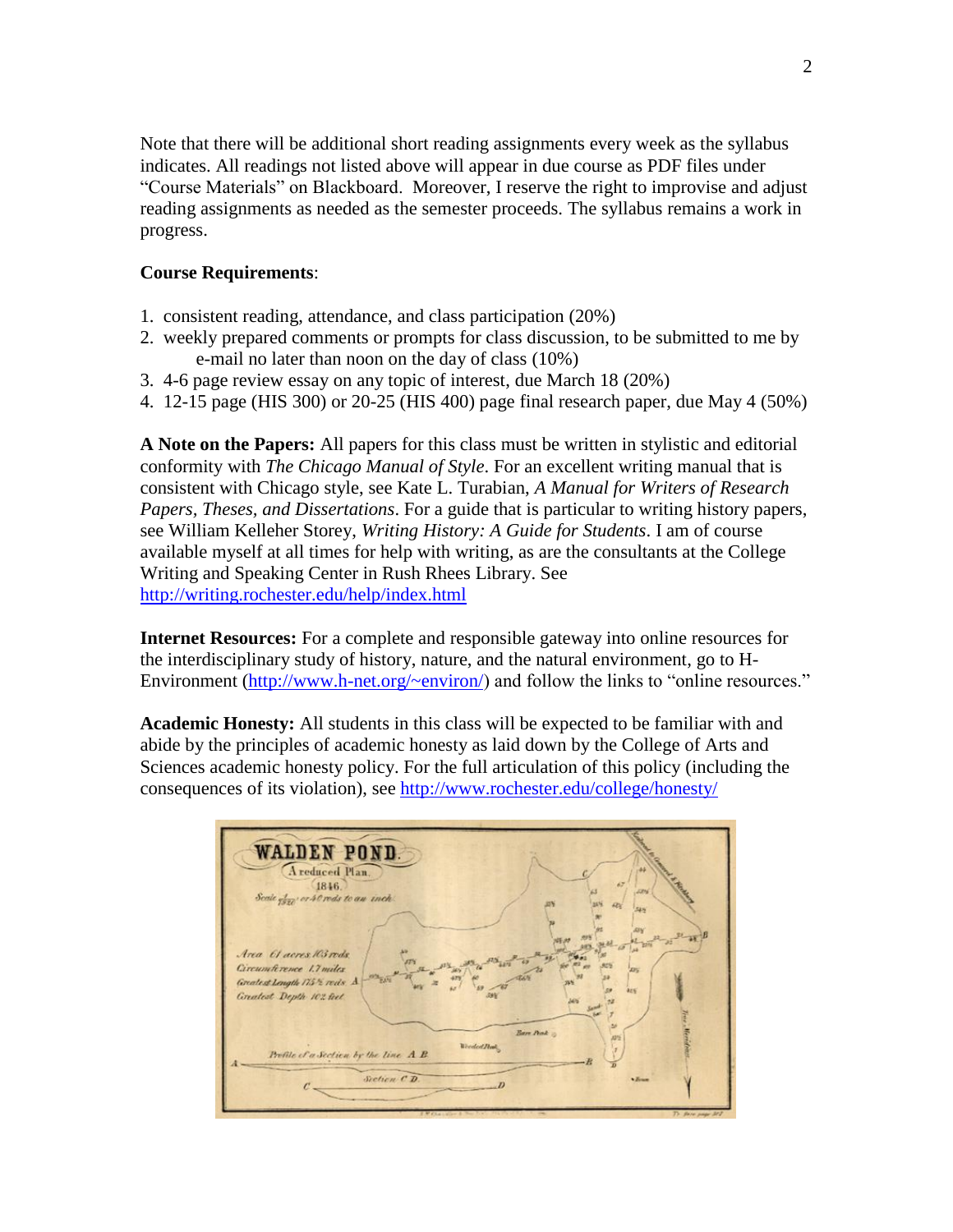# **Class Schedule**

| January 14:  | Introduction to the Seminar                                                                                                                                                                     |
|--------------|-------------------------------------------------------------------------------------------------------------------------------------------------------------------------------------------------|
|              | * Raymond Williams, "Ideas of Nature," from Problems in Materialism<br>and Culture (1980)                                                                                                       |
|              | * Lynn White, Jr., "The Historical Roots of our Ecologic Crisis," Science,<br>155 (March 1967)                                                                                                  |
| January 21:  | Latitudes and Attitudes: the Foundations of Environmental History                                                                                                                               |
|              | * Keith Thomas, Man and the Natural World: Changing Attitudes in<br><i>England 1500-1800</i> (1983), chs. 1, 2, 4 ("Compassion for Brute<br>Creation") OR 5 ("Trees and Flowers"), and 6.       |
|              | * William Cronon, Changes in the Land: Indians, Colonists, and the<br><i>Ecology of New England</i> (1983), chs. 1, 2, 3, 5 ("Commodities of<br>the Hunt") OR $6$ ("Taking the Forest"), and 8. |
| January 28:  | The Economy of Nature: Ecology in the 18 <sup>th</sup> Century                                                                                                                                  |
|              | * Gilbert White, from The Natural History and Antiquities of Selborne<br>(1789)                                                                                                                 |
|              | * Carl von Linné (Linnaeus), from The Economy of Nature (1749)                                                                                                                                  |
|              | * Donald Worster, from Nature's Economy: A History of Ecological<br><i>Ideas</i> (1977), Part One, "Two Roads Diverged: Ecology in the<br>Eighteenth Century," pp. 1-25.                        |
| February 4:  | The Gender of Nature                                                                                                                                                                            |
|              | * Londa Schiebinger, <i>Nature's Body</i> , $2^{nd}$ ed (2004), chs. TBA                                                                                                                        |
| February 11: | The Science of Nature, the Nature of Science                                                                                                                                                    |
|              | * Alexander von Humboldt, from Personal Narrative of a Journey to the                                                                                                                           |

*Equinoctial Regions of the New* Continent (1814-25)—selections

**TBA**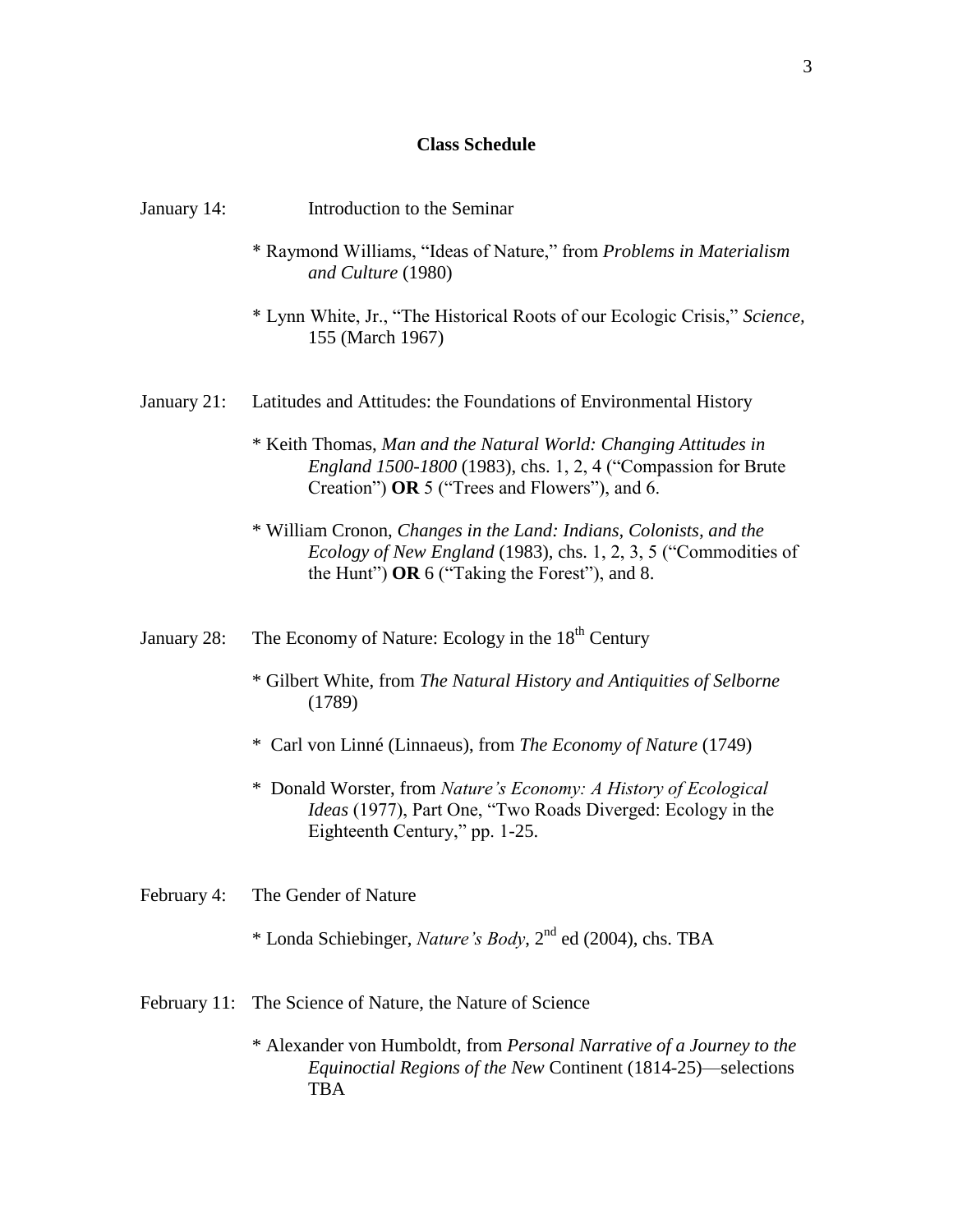\* Charles Darwin, *The Voyage of the Beagle* (1839)—selections TBA

#### February 18: Mountain Gloom and Mountain Glory

- \* Petrarch, "The Ascent of Mont Ventoux" (1350)
- \* William Wordsworth, from *The Prelude, or Growth of a Poet's Mind* (1799-1850). Selections TBA.
- \* John Ruskin, from *Modern Painters*, vol. 4 "Of Mountain Beauty" (1856).
- \* Marjorie Hope Nicolson, *Mountain Gloom and Mountain Glory: The Development of the Aesthetics of the Infinite* (1959), Introduction (pp. 1-33).

### February 25 The Views from Concord and Cooperstown

- \* Ralph Waldo Emerson, from *Nature* (1836)
- \* Henry David Thoreau, from *Walden* (1854); "Walking" (1862); "Ktaadn" (1864)
- \* Susan Fennimore Cooper, from *Rural Hours* (1850)

## March 4: Natural Theology and the Darwinian Revolution

- \* William Paley, from *Natural Theology; or, Evidences of the Existence and Attributes of the Deity* (1802)
- \* Charles Darwin, from *Origin of Species* (1859) and *The Descent of Man* (1871).
- \* Alfred Russel Wallace, "On the Tendency of Varieties to depart indefinitely from the Original Type" (1858).
- \* Peter Bowler, from *Evolution: The History of an Idea* (1984), chs. 5 & 6 (selections TBA)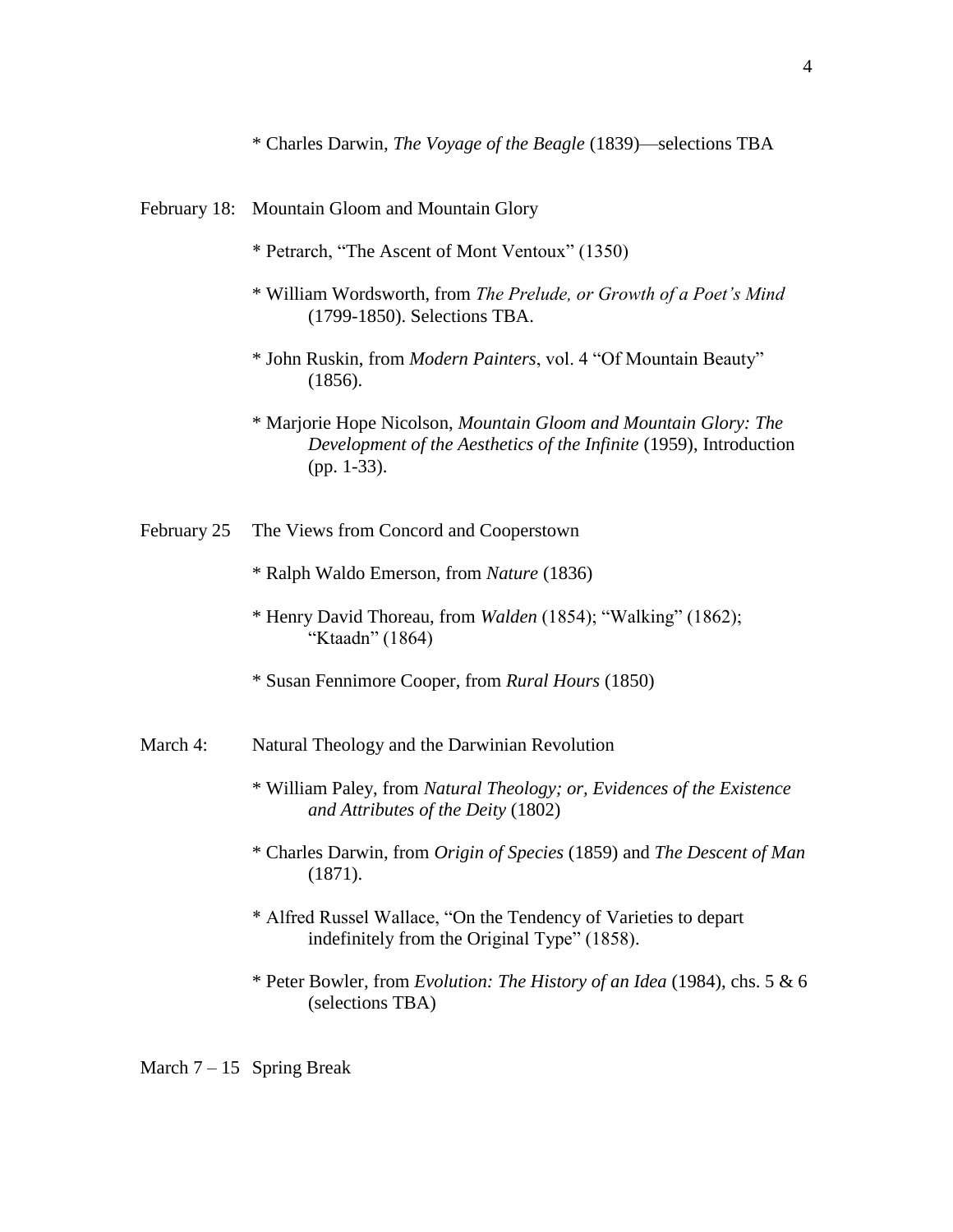| March 18: | Art & Nature-A thematic tour of the Memorial Art Gallery<br>Short review essays due                                                                                                |
|-----------|------------------------------------------------------------------------------------------------------------------------------------------------------------------------------------|
| March 25: | Two Prophets of Conservation                                                                                                                                                       |
|           | * George Perkins Marsh, from Man and Nature (1864)                                                                                                                                 |
|           | * John Muir, My First Summer in the Sierra (1911)                                                                                                                                  |
|           | * Max Oelschlaeger, from The Idea of Wilderness (1991), ch. 6, "John<br>Muir: Wilderness Sage," pp. 172-204.                                                                       |
| April 1   | The Trouble with Wilderness                                                                                                                                                        |
|           | * William Cronon, "The Trouble with Wilderness; or, Getting Back to the<br>Wrong Nature," in William Cronon, ed., Uncommon Ground:<br>Rethinking the Human Place in Nature (1996). |
|           | * Mark Spence, from Dispossessing the Wilderness: Indian Removal and<br>the Making of the National Parks (2000)                                                                    |
| April 8   | Ethics and Ecology: the birth of the environmental movement                                                                                                                        |
|           | * Aldo Leopold, from A Sand County Almanac (1949)                                                                                                                                  |
|           | * Rachel Carson, from Silent Spring (1962)                                                                                                                                         |
| April 15  | Cries from the Desert                                                                                                                                                              |
|           | * Edward Abbey, Desert Solitaire: A Season in the Wilderness (1968).                                                                                                               |
|           | * John McPhee, from <i>Encounters with the Archdruid</i> (1971), Part III: A<br>River.                                                                                             |
| April 22: | Nature Constructed: A Tour of Highland Park                                                                                                                                        |
|           | * Frederick Law Olmsted, selections from his writings TBA                                                                                                                          |